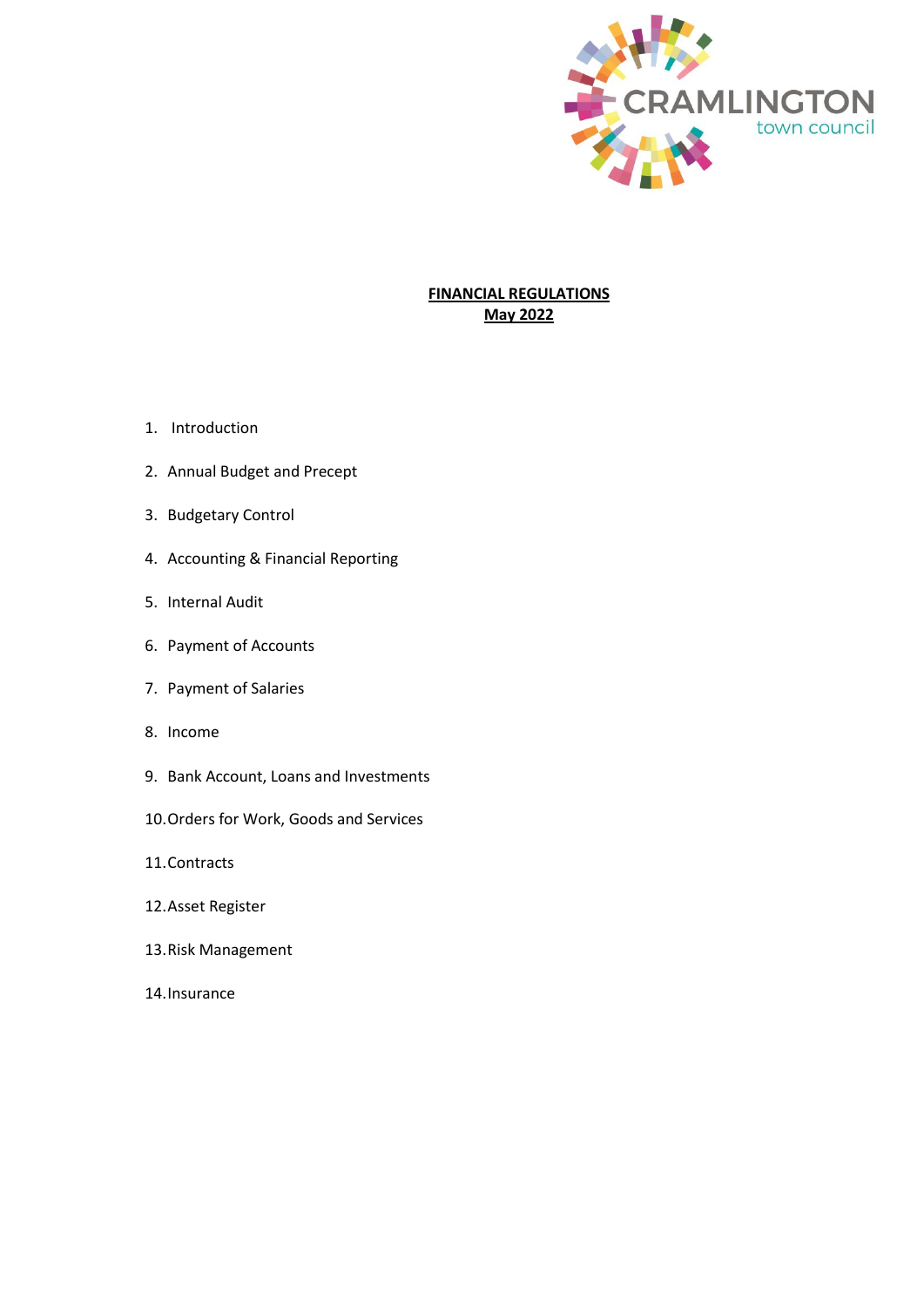### **1. General Introduction**

- 1.1 These regulations govern the financial management by the Council and can only be amended or varied by resolution of the Council. The Council is responsible in law for ensuring that its financial management is adequate and effective; that a sound system of financial control is maintained; and that procedures exist for the management of risk and for the internal audit.
- 1.2 The Responsible Financial Officer (RFO) is a statutory office and shall be appointed by the Council. The RFO, acting under the policy direction of the Council, shall administer its financial affairs in accordance with proper practices. The RFO shall determine on behalf of the Council its accounting records and financial control systems. The RFO shall ensure that the accounting control systems are observed and that the accounting records of the council are maintained and kept up to date in accordance with proper practices.
- 1.3 It shall be the duty of the Council to review these Financial Regulations every year to ensure their relevance. The Clerk shall monitor changes in legislation or proper practices and shall advise the Council of any amendment necessary to these Regulations.
- 1.4 The RFO shall produce financial management information as required by the Council.
- 1.5 At least once a year, prior to approving the annual return, the Council shall conduct a review of the effectiveness of its system of internal control, which shall be in accordance with proper practices.
- 1.6 In these Financial Regulations, references to the Accounts and Audit Regulations shall mean the Regulations issued under the provisions of section 27 of the Audit Commission Act 1998 and currently in force.
- 1.7 In these Financial Regulations the term 'proper practice' shall refer to guidance issued in 'Governance and Accountability in local Councils in England and Wales - a Practitioners' Guide', which is published jointly by National Association of Local Councils and Society of Local Council Clerks.

# **2. Annual Budget and Precept**

- 2.1 A revenue budget made up of detailed estimates of all income and expenditure, and any use of reserves, shall be prepared by the RFO and presented to the Council for approval.
- 2.2 The Council shall approve all capitals schemes after considering the timing of expenditure, sources of income and borrowing, and the ongoing revenue implications.
- 2.3 Where a committee has proposals for variations in revenue or capital budgets, for the following financial year, these shall be submitted to the Council by November of the current financial year.
- 2.4 In considering the required budget, the Council shall distinguish between continuing commitments and those of a time limited nature. In order to strengthen financial planning, the Council shall seek to develop a three year forecast of likely budget requirements.
- 2.5 Before the end of January, the Council shall consider the proposed budget and determine the Precept to be levied for the next financial year. The Clerk shall formally notify the billing authority of the required Precept.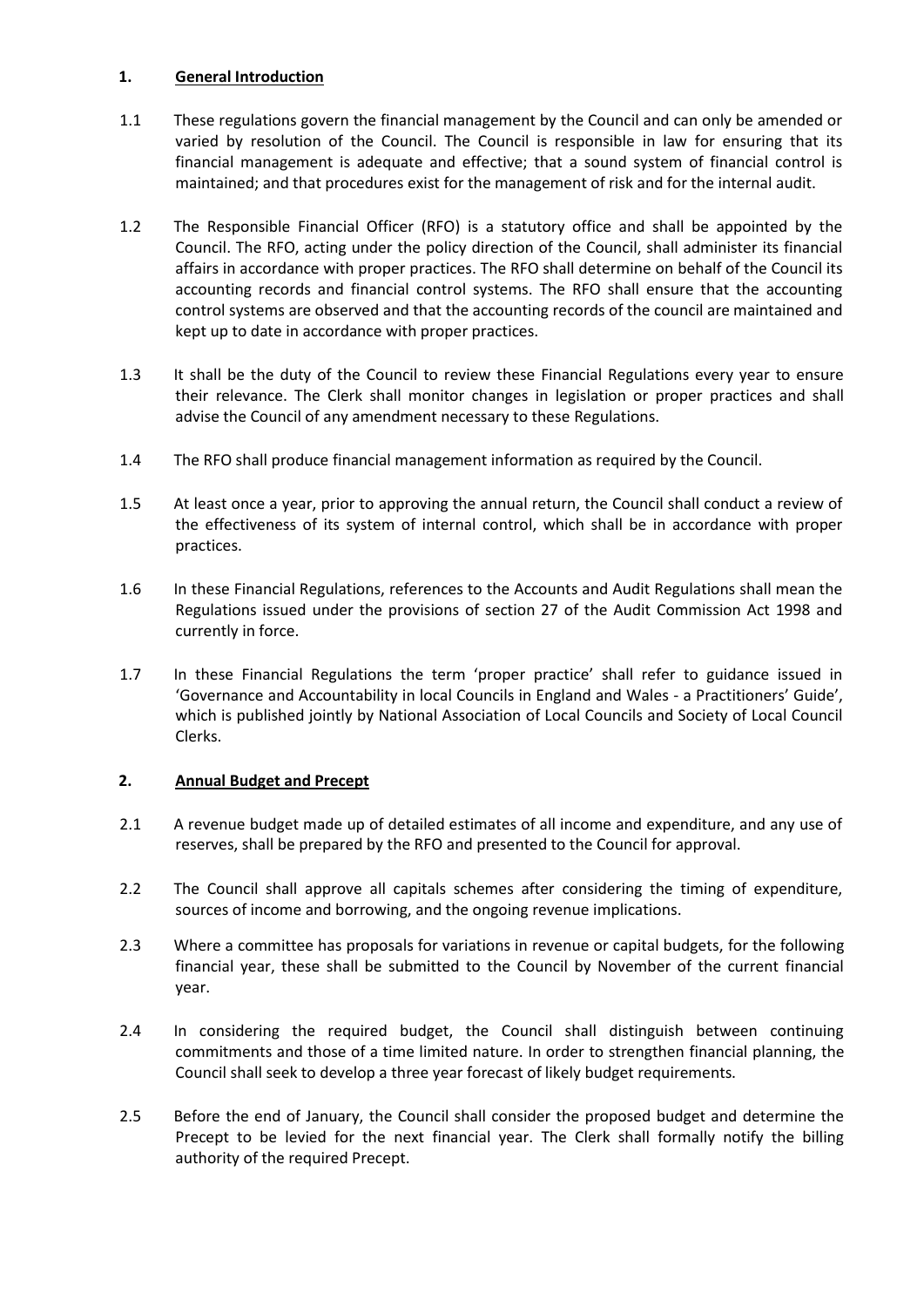### **3. Budgetary Control**

- 3.1 The approved annual revenue and capital budgets shall form the basis of financial control for the year.
- 3.2 The RFO shall ensure that all new proposals to vary the budget are fully evaluated and take into account future year commitments.
- 3.3 The RFO shall monitor actual expenditure against the approved budget and report any significant variations to the Council. The RFO shall make recommendations to the Council to vary amounts between estimate heads to meet current needs.
- 3.4 The RFO shall have authority to incur expenditure up to the estimated amount provided under each budget heading. If it is necessary to exceed a budget by more the £1,000 the RFO shall seek the approval of the Council.
- 3.5 The Clerk may authorise the undertaking of emergency work up to a value of £1,000 where no budgetary provision exists. The Clerk shall report such action to the Council as soon as practicable.
- 3.6 At the financial year end the Council may authorise any under spent revenue budget to be transferred to a designated reserve fund to meet future expenditure.
- 3.7 The Council may authorise the creation of designated reserve funds for the equalisation of significant future revenue expenditure.

#### **4. Accounting & Financial Reporting**

- 4.1 All accounting procedures and financial records of the Council shall be determined by the RFO in accordance with current Accounts and Audit Regulations.
- 4.2 The RFO shall ensure that all financial records are maintained in a secure, accurate and timely manner.
- 4.3 The RFO shall complete the annual financial statements of the Council, including the Annual Return, as soon as practicable after the end of the financial year and shall submit them, with a covering report, to the Council.
- 4.4 The RFO shall complete the Accounts of the Council contained in the Annual Return, (as supplied by the external auditor appointed from time to time by the government), and shall submit it for approval and authorisation by the Council within the timescales set by the Accounts and Audit Regulations.
- 4.5 The RFO shall ensure that there is an adequate and effective system for the internal audit of the Council's accounting, financial and other operations in accordance with proper practices.
- 4.6 The RFO shall make arrangements for the opportunity for inspection of the accounts, books, and vouchers and for the display or publication of any notices and statements of account required by Audit Commission Act 1998 and the Accounts and Audit Regulations.
- 4.7 For each quarter of the financial year the RFO shall report to the Council providing a summary of actual receipts and payments compared with the approved budget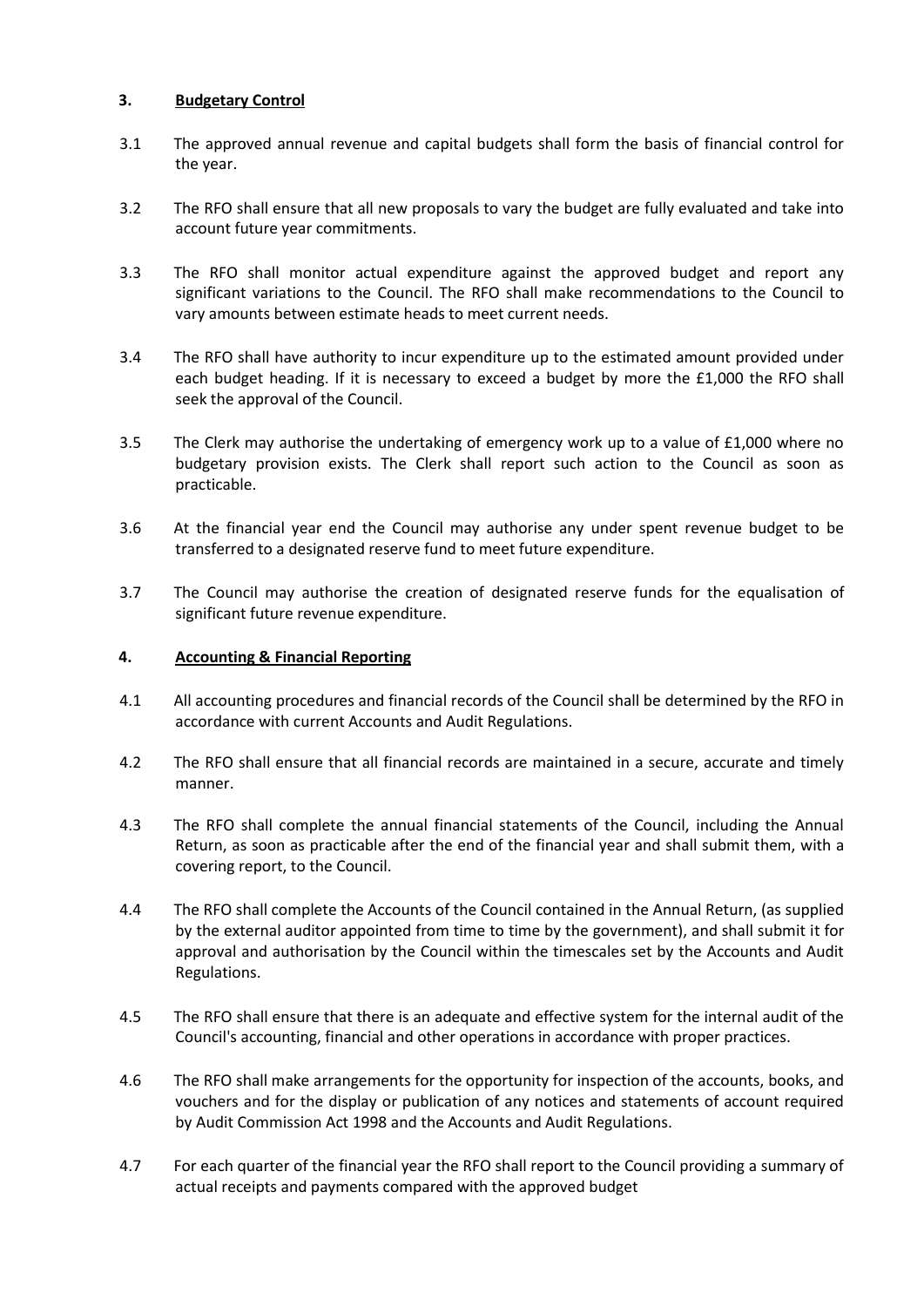### **5. Internal Auditor**

5.1 The Council shall appoint a competent and independent person to act as an Internal Auditor so as to maintain an effective review of their Financial systems and procedures.

5.2 The Internal Auditor shall :-

- a) Be independent of the routine business of the Council and its financial decision making process.
- b) Have access to all minutes, financial records and supporting documents required to review financial transactions.
- c) Report annually to the Council and more frequently if circumstances dictate.
- d) Shall be consulted by the RFO before any changes are made to financial procedures.
- 5.3 All councillors and employees shall be required to provide any information or documents necessary for internal audit purposes.
- 5.4 All councillors and employees shall report any suspected financial irregularities to the RFO, who will inform the internal auditor, and agree the action to be taken.

### **6. Payment of Accounts**

- 6.1 The key principle of the payment procedure is that there shall be a separation of duties so than no one person is involved in the whole process. Councillors shall have no direct involvement in the payment procedure, so that they can maintain an effective independent overview.
- 6.2 Invoices for payment must be in the name of the Council and show sufficient detail to permit proper validation and correct accounting for VAT
- 6.3 All invoices for payment shall be examined, verified and certified by the Clerk or Deputy Clerk, who must be satisfied that the work, goods or services are a correct charge on the Council's budget.
- 6.4 All payments will be made by bank transfer, bank card or direct debit, unless the expense is of a minor nature, when petty cash may be appropriate.
- 6.5 All payments shall be supported by an invoice authorised by the Clerk or Deputy Clerk, with all bank transfers being processed by the Administration Manager, and subsequently independently verified.
- 6.6 The Clerk or Deputy Clerk, who authorises an invoice, shall not process the resultant payment.
- 6.7 Payments under £100 may be made through petty cash at the discretion of the Clerk.
- 6.8 Bank mandates for Direct Debits or Standing Orders shall be authorised by two signatories when first set up or subsequently amended.

# **7. Payment of Salaries**

- 7.1 The Council shall make arrangements to comply with the statutory requirements placed on all employers in respect of PAYE, National Insurance and pension legislation.
- 7.2 The Council will set the amount of salary to be paid to each employee, together with hours of work and conditions of employment.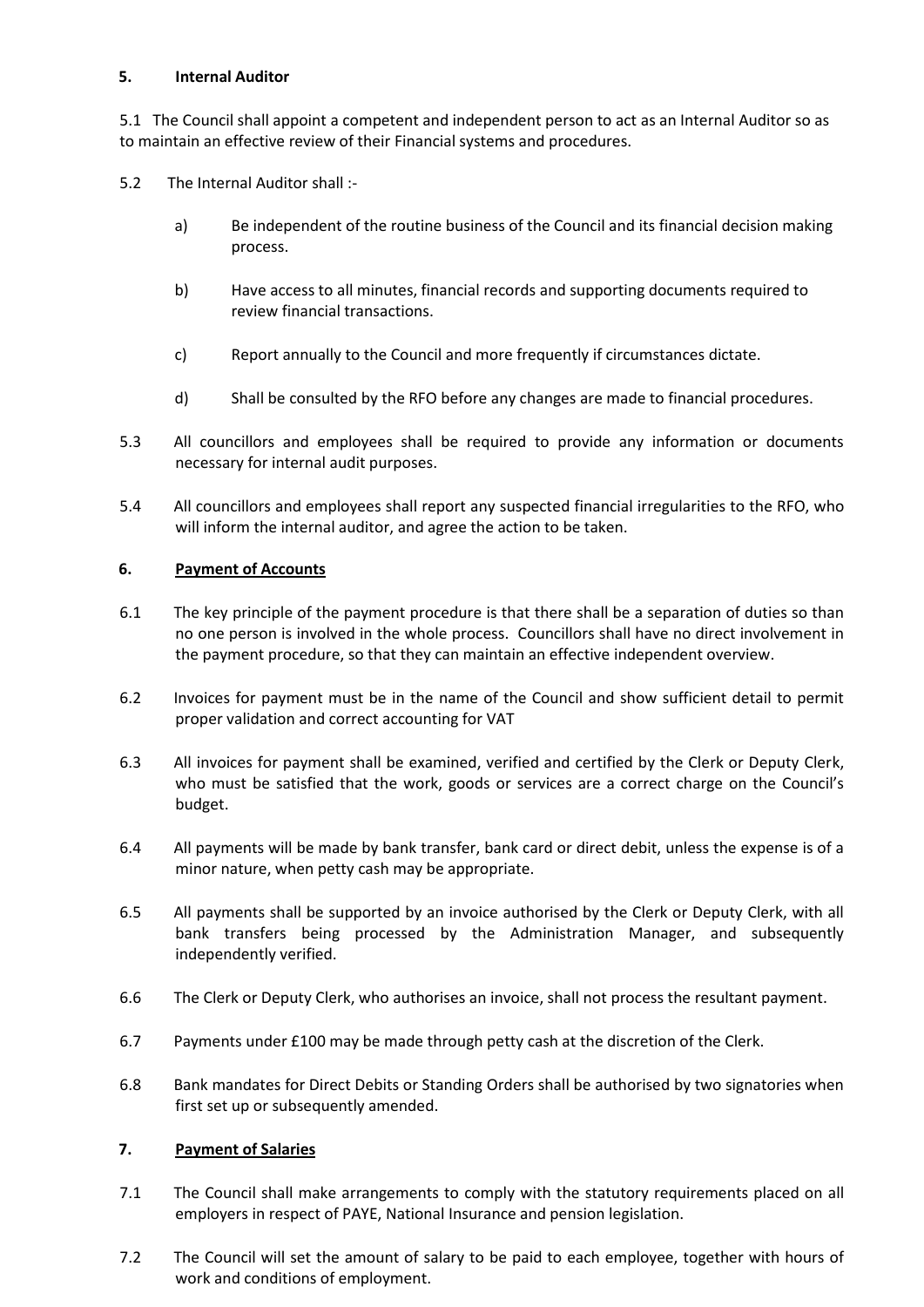- 7.3 Northumberland County shall be retained as the agent responsible for the payment of salaries, maintenance of payroll records, the submission of statutory returns, and the payment of PAYE and National Insurance to HMRC.
- 7.4 Reimbursement to Northumberland Council for their payroll service shall be upon the receipt of an appropriate invoice.
- 7.5 Self-employed persons, who receive payments outside the payroll system, shall be required to provide evidence that HMRC are aware of their status.

#### **8. Income**

- 8.1 The RFO shall review all fees and charges annually and make recommendations to the Council for its approval.
- 8.2 The collection of all sums due to the Council shall be the responsibility of and under the supervision of the RFO.
- 8.3 Detailed records of all receipts shall be maintained to evidence banked income. The form of these records shall be determined by the nature of the income.
- 8.4 A receipt in the name of the Council shall be issued for all cash received.
- 8.5 All sums received on behalf of the Council shall be banked intact at such frequency as the RFO considers necessary taking into account insurance limits.
- 8.6 Personal cheques shall not be cashed out of money held on behalf of the Council.
- 8.7 Any sums found to be irrecoverable and any bad debts shall be reported to the Council and shall be written off in the year.
- 8.8 The RFO shall ensure that a return for recoverable VAT is submitted no less frequently than every six months.

#### **9. Bank Account, Loans and Investments**

- 9.1 The Council shall approve all banking arrangements and authorise account signatories. Two approved signatories shall be required for all financial documents.
- 9.2 The Council shall determine its policy for the temporary investment of monies and long term borrowing. This policy shall be reviewed annually when the Council's revenue budget is agreed.
- 9.3 All loans and investments shall be held in the name of the Council and must be in accordance with approved policy.
- 9.4 The RFO shall have authority to transfer surplus funds to an investment account provided by the Council's bankers. All other lending or borrowing shall be subject to the Council's prior approval.

#### **10. Orders for Work, Goods and Services**

- 10.1 All orders for works, goods or service exceeding £1,000 in value shall be confirmed by letter or email to the supplier.
- 10.2 Before any order is placed the person placing the order shall have made all reasonable steps to ensure the Council obtains best value.